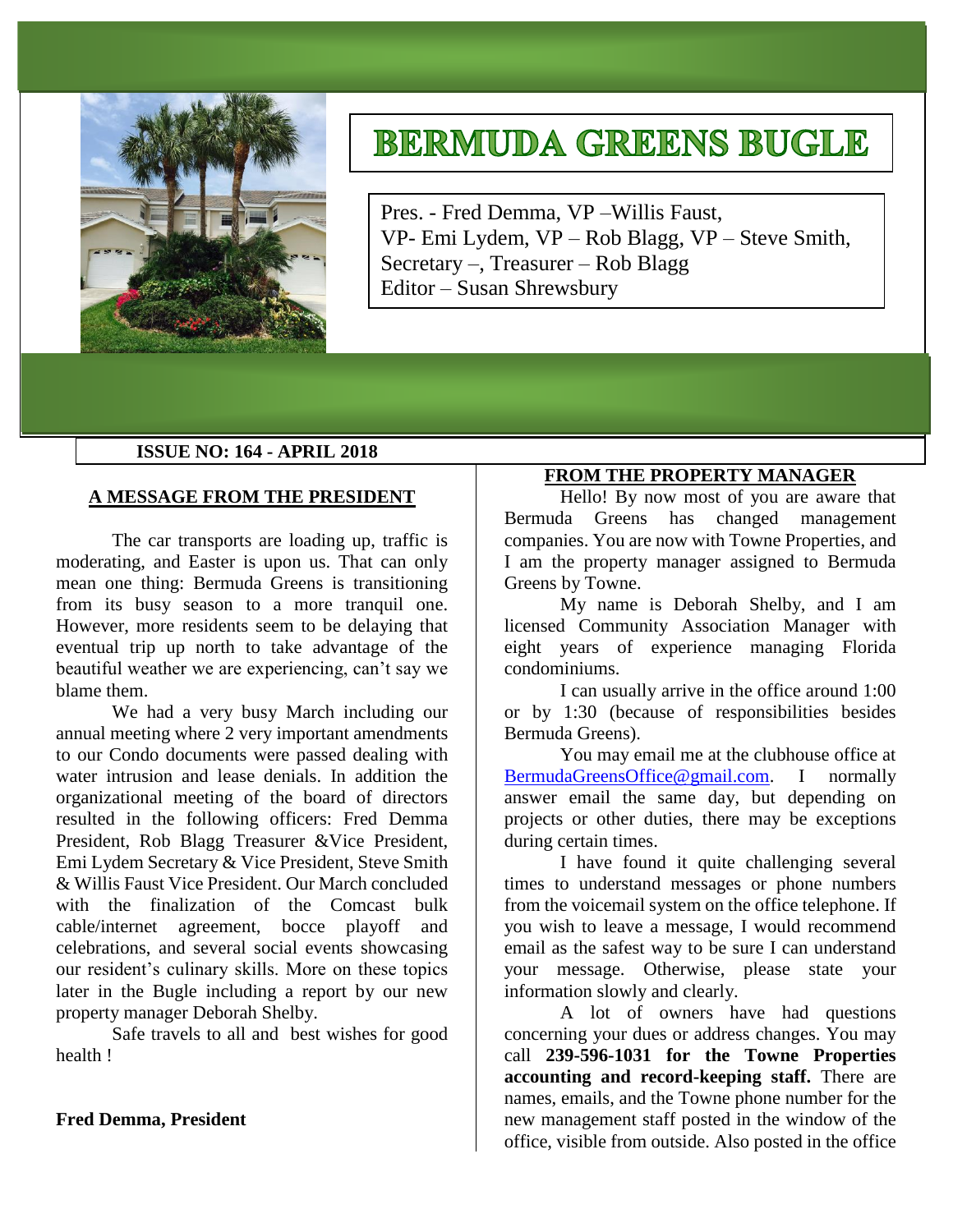window are often-used local contacts and phone numbers, such as pest control, etc.

A few lovely owner-volunteers have been working very hard to create a new Bermuda Greens website, which will be operational very soon. The new website will have a treasure-trove of information available to answer your questions or give you information at any hour of the day or night. The **Rules and Regs,** Board meeting minutes, sales packets and rental forms, contact information, all the governing documents, owner information, and much, much more will all be accessible to you. **Watch for notices coming soon with the web address and login information!** 

It has been an extremely busy few weeks since I came to Bermuda Greens. We had a smooth and successful annual meeting, in spite of being in the middle of management company transition. Due to errors in details of the  $6<sup>th</sup>$  item on the proxy form regarding rental restrictions, it was thrown out on advice from the Association's attorney. It will be brought back for future vote at another membership meeting**. All the other amendment proposals passed and will now be in effect for the Association.** 

Here is the **slate of officers** as determined at the organizational meeting afterwards:

Fred Demma, President; Rob Blagg, Treasurer and Vice President; Emi Lydem, Secretary and Vice President; Steve Smith and Willis Faust, Vice Presidents.

There is still much hurricane recovery work to do, and unfortunately it will be slow going. The soonest we could schedule the contractor for soffit repairs is not until June. Please know that we are not ignoring any problems, and we are trying to get everything done as timely as possible. It is only due to the efforts of Steve Smith that we have progressed as far as this.

Other than hurricane recovery, the biggest issue I see in the community is Rules violations concerning parking. I have already had to put notices on vehicles and mail out letters. Please help me out, because this is NOT a part of the job that I enjoy. Please remember that trailers of any kind are not allowed on the property overnight. Owners and their guests are not allowed to have a pickup truck on the property unless it is kept enclosed inside a garage.

## **Deborah Shelby, Property Manager**

## **TREASURER'S REPORT**

Income through February is on budget. We have also received \$130,000 from our Insurance for Hurricane IRMA damage. Year to date Application Fees total \$650. However due to the switch over to Towne Property Management from Guardian we are experiencing some payment delays in homeowners quarterly fees. Eight units paid at 2017 rate and not the updated rate of \$1,387. We have three units that are behind by over 60 days. Notices will be sent to these owners.

In general our expenses (apart from IRMA) are within budget. The Reserve is still in good shape with \$698,515.

Due to hurricane Irma we are collecting costs to repair. Major costs will be seen in the area of Car Ports, soffits and gutters, dumpster fence repair, island cleanup, landscape cleanup and one unit in C building, which received severe damage due to water and mold incursion. This will result in a special assessment. The assessment will be announced shortly and will consist of two installments. The first installment will cover most of the costs and the second will consist of any remaining costs which we don't have estimates for at this time. If the board approves an assessment due to hurricane IRMA, each homeowner of record at the time of Irma, may be eligible to receive from their own insurance up to \$2000 by Florida law.

## **Rob Blagg, Treasurer**

## **LONG RANGE PLANNING COMMITTEE**

The Long Term Planning committee is pleased to announce that the Bermuda Greens website is ready to launch its first phase. Please watch your emails and kiosks for information for the launch coming soon

**Sue Giese, LRPC Chair suegiese@gmail.com**

## **RECYCLING**

With the season drawing to a close many folks are in the cleaning and closing mode. Just a reminder about the North Collier Recycling Drop-Off Center on Goodlette-Frank Rd. North. The Center is open Tuesday thru Saturday from 8:30A to